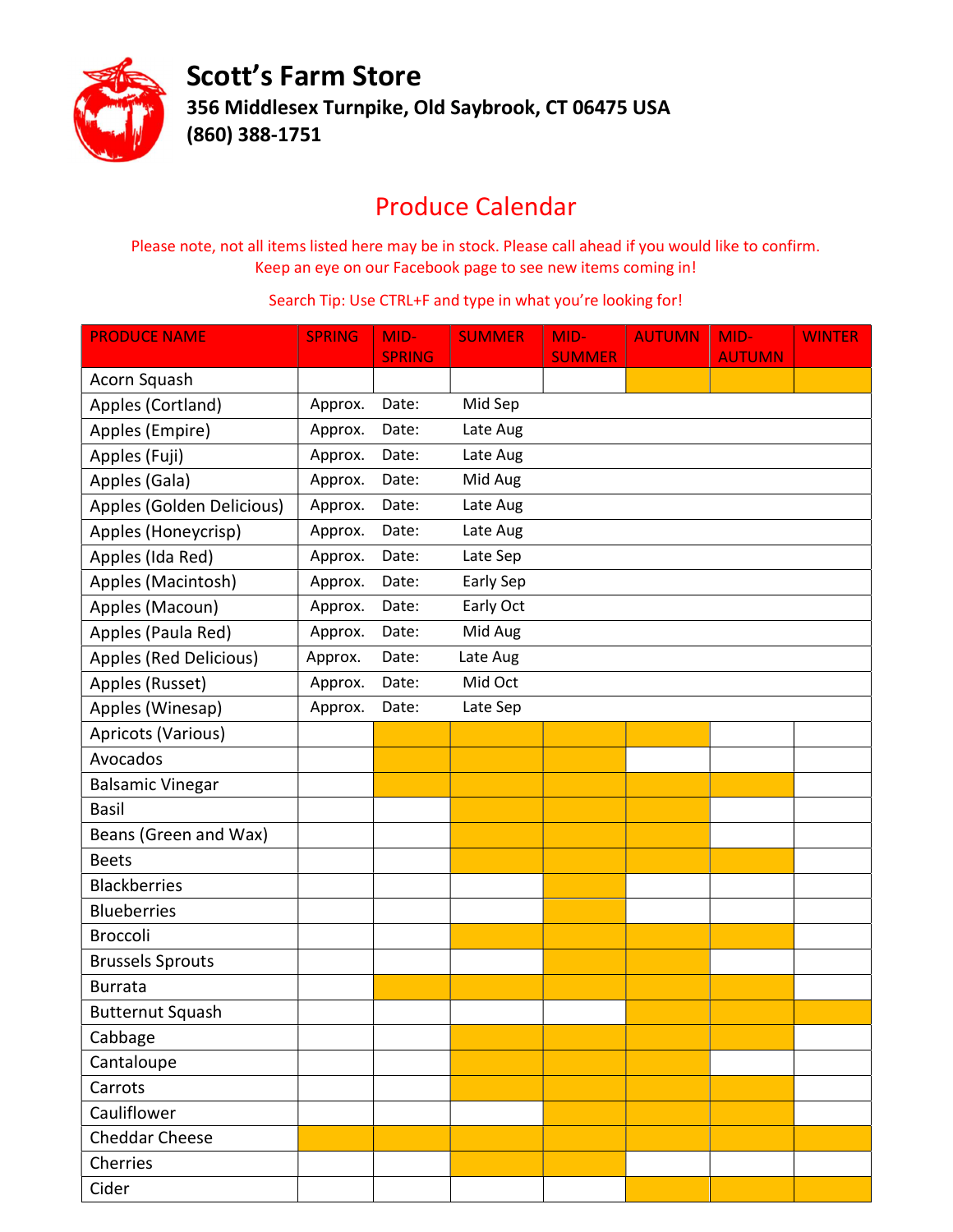

## Scott's Farm Store

356 Middlesex Turnpike, Old Saybrook, CT 06475 USA (860) 388-1751

| <b>PRODUCE NAME</b>         | <b>SPRING</b> | MID-<br><b>SPRING</b> | <b>SUMMER</b> | MID-<br><b>SUMMER</b> | <b>AUTUMN</b> | MID-<br><b>AUTUMN</b> | <b>WINTER</b> |
|-----------------------------|---------------|-----------------------|---------------|-----------------------|---------------|-----------------------|---------------|
| Corn                        |               |                       |               |                       |               |                       |               |
| Cucumbers                   |               |                       |               |                       |               |                       |               |
| <b>Cucumbers (Pickling)</b> |               |                       |               |                       |               |                       |               |
| Eggplant                    |               |                       |               |                       |               |                       |               |
| Figs                        |               |                       |               |                       |               |                       |               |
| Fresh Baked Bread           |               |                       |               |                       |               |                       |               |
| Garlic                      |               |                       |               |                       |               |                       |               |
| Ginger                      |               |                       |               |                       |               |                       |               |
| Grapes (Concord)            |               |                       |               |                       |               |                       |               |
| Grapes (Green and Red)      |               |                       |               |                       |               |                       |               |
| Herbs                       |               |                       |               |                       |               |                       |               |
| Honey                       |               |                       |               |                       |               |                       |               |
| Honeydew (Green)            |               |                       |               |                       |               |                       |               |
| Honeydew (Orange)           |               |                       |               |                       |               |                       |               |
| Kale                        |               |                       |               |                       |               |                       |               |
| Kiwi                        |               |                       |               |                       |               |                       |               |
| Lemons                      |               |                       |               |                       |               |                       |               |
| Lettuce                     |               |                       |               |                       |               |                       |               |
| Limes                       |               |                       |               |                       |               |                       |               |
| Mangoes                     |               |                       |               |                       |               |                       |               |
| Mozzarella                  |               |                       |               |                       |               |                       |               |
| Mushrooms                   |               |                       |               |                       |               |                       |               |
| Musk Melon                  |               |                       |               |                       |               |                       |               |
| Nectarines                  |               |                       |               |                       |               |                       |               |
| Olive Oil (EVOO, Infused)   |               |                       |               |                       |               |                       |               |
| Onions (Purple)             |               |                       |               |                       |               |                       |               |
| Onions (Vidalia)            |               |                       |               |                       |               |                       |               |
| Peaches                     |               |                       |               |                       |               |                       |               |
| Pears                       |               |                       |               |                       |               |                       |               |
| Peas (English)              |               |                       |               |                       |               |                       |               |
| Peppers (Colored)           |               |                       |               |                       |               |                       |               |
| Peppers (Green)             |               |                       |               |                       |               |                       |               |
| Peppers (Hot)               |               |                       |               |                       |               |                       |               |
| Pineapple                   |               |                       |               |                       |               |                       |               |
| Plums                       |               |                       |               |                       |               |                       |               |
| Plums (Sugar)               |               |                       |               |                       |               |                       |               |
| Potatoes (Baking)           |               |                       |               |                       |               |                       |               |
| Potatoes (Red)              |               |                       |               |                       |               |                       |               |